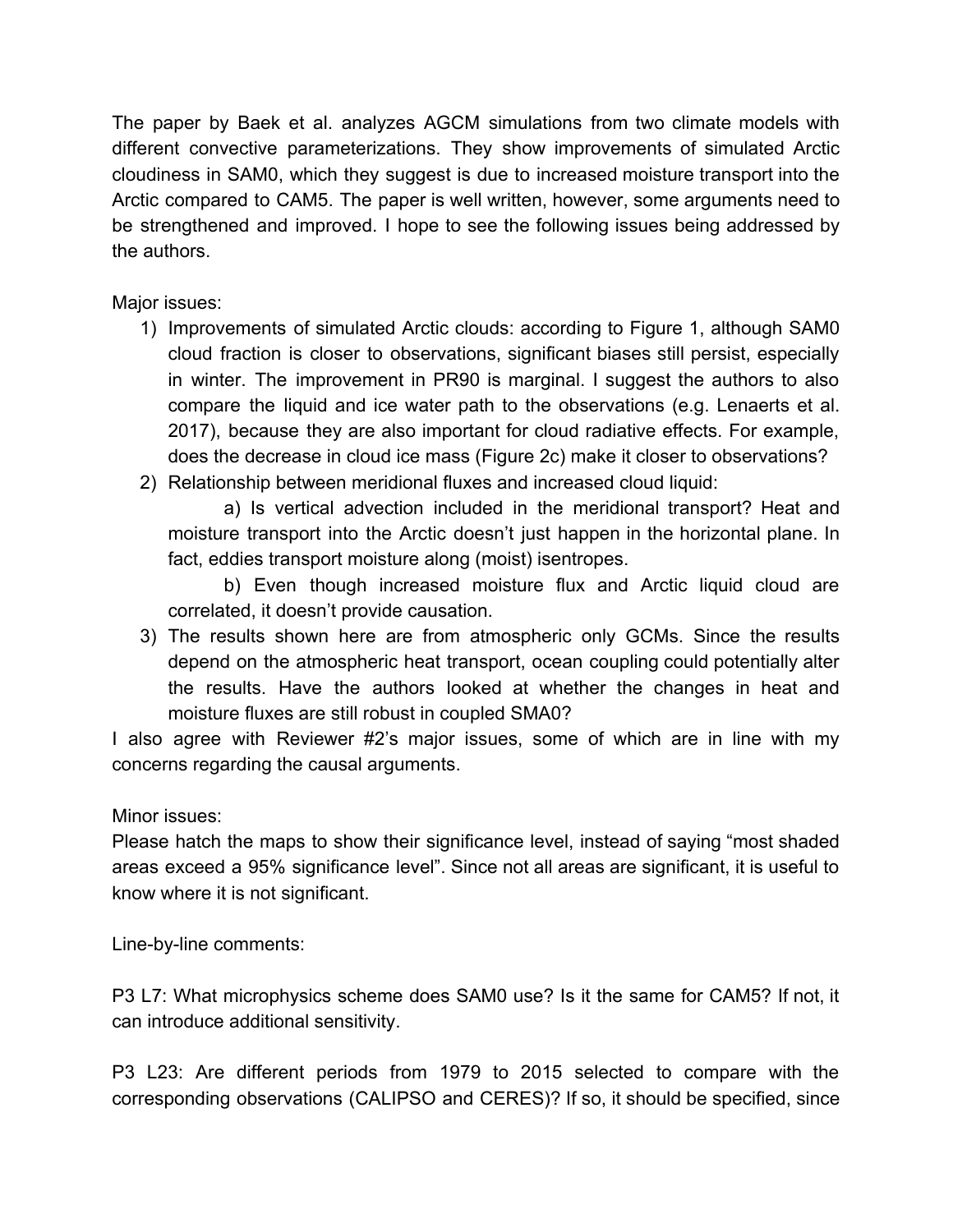the simulation period is much longer than what the observations cover. If not, are the results sensitive to the mismatch in periods?

P4 L14-15: The TCA bias also varies seasonally. SAM0's improvement is the most significant in summer, but less so in winter. Have the authors investigated the seasonal and spatial variability in poleward moisture transport? The seasonal cycle combined with spatial maps could shed light on why clouds are underestimated in the Arctic.

P6 Figure 3: Are these budgets closed? Net tendency profiles for liquid and ice from each model can be added to these figures.

P8 Figure 4: According to the moisture and heat flux convergence, we expect increased liquid condensation thus more liquid clouds at around 70N. Is this the case? For example, in winter the total cloud increase is quite spatially uniform over the Arctic Ocean (Fig 7b).

P8 L22-P9 L2: We all know that correlation does not mean causation. By just showing correlation, the causality is not proven. For example, it is also possible that both changes are caused by a third factor that is not in the analysis.

P8 L13: LCA was never spelled out in the paper.

P9 L14: What makes these two models the outliers? Are there any physical reasoning to say so? One should not just pick and choose the models or discard the end members because they do not agree with your hypothesis.

P10 Figure 6: Are the widths of black lines in (a) and (b) represent the spread of observed poleward moisture transport? If not, these lines are very misleading and unnecessary.

P10 L7: Upward LW at TOA includes both clear sky and cloud effects. Have the authors look at the cloud radiative effect differences between the two models? The negative bias in upward LW at TOA in the Atlantic sector seems to get worse in SAM0. Is it because in this region, SAM0 is producing too much clouds comparing to the observations?

P10 L11: Figure 7 shows TCA, but the argument the authors give here involves LCA. Is the LCA change the same as TCA?